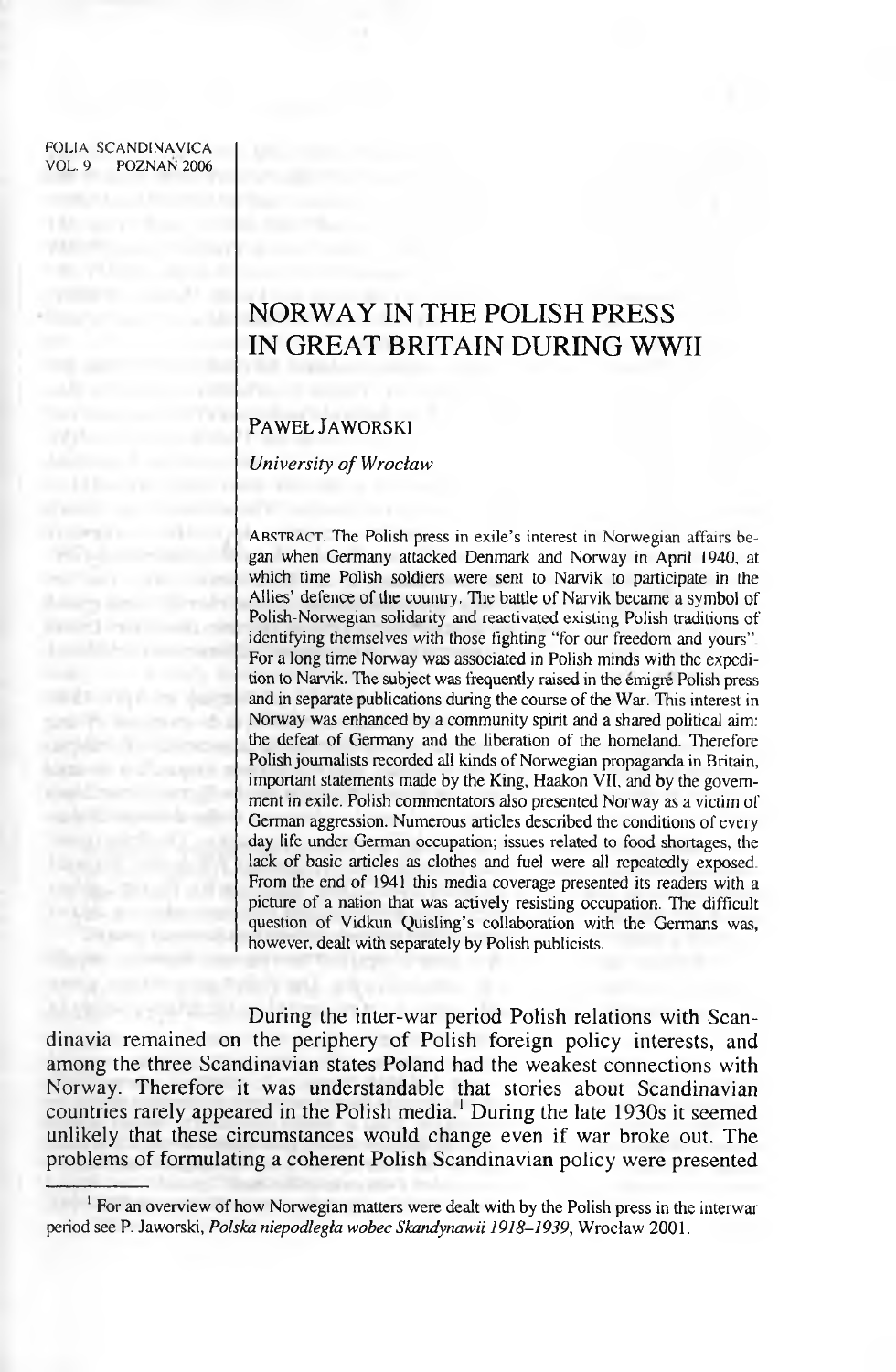in the context of the predicted war. On the one hand, prior to the German invasion of Poland in September 1939 various articles were published in the Polish press that argued that Scandinavian neutrality was an illusion, and when the war began these countries would have to join one side or another. It was taken for granted that the only possible choice was a French-British-Polish alliance, because these Scandinavian democracies were deemed unlikely to support totalitarian Germany or Italy. On the other hand many Poles remembered WWI and they sometimes thought that the Northern Europe was a safe zone, which always managed to avoid conflict.

After Poland's defeat in the campaign against Germany and before the Soviet Union's anticipated occupation the Polish government crossed the Romanian frontier on 17 September 1939. Around this time a Polish refugee decided to send his family to Norway. He wrote to the Polish legate in Oslo, Władysław Neuman, and argued that if there were any safe places in Europe, it must be Norway.2 Given the circumstances of the time the Polish political elite were forced to establish a new government in exile. These émigrés' political, military and propaganda efforts to regain independence were at first concentrated in France. By the spring of 1940 the conflict had moved to the French-German frontier, but for the first few months of the Pole's exile little could be achieved. During the Phoney War the Allies waited for the enemy's anticipated attack. At much the same time another conflict began between the Soviet Union and Finland, the so-called Winter War, which began in November 1939 and ended in March 1940.

The unexpected German attack on Denmark and Norway in April 1940 encouraged the Polish press in exile to take an interest in Norwegian affairs, not least because for the first time in history Norway became an ally of Poland. The Polish Tatra Highland Rifle Brigade, which had been dispatched to support the Norwegians, was originally destined to fight on the Finnish front. Nevertheless, the arrival of these forces and their involvement in the defence of Narvik became a powerful symbol of Polish-Norwegian cooperation. The Polish commander-in-chief (and the Prime Minister in exile) General Władysław Sikorski appealed to his soldiers on 14 April 1940: "You will fight for Poland against its ancient and implacable enemy. You will also fight for a holy idea, an idea of a people's freedom, as your fathers' proclaimed: for our freedom and yours". '

After the battle at Narvik Allied troops had to evacuate Norway, largely because of defeats on the main front in France. The Polish government, along with the remnants of the Polish army, soon re-located to the relative safety of

<sup>&</sup>lt;sup>2</sup> Archiwum Akt Nowych (Warszawa), Poselstwo RP w Oslo, sig. 25, p. 63-65, a letter by **Damian Wandycz to Neumans, Bukarest, 1 X 1939: "I must to do something with my family** who cannot - for many reasons - stay here. I would like to send them to a safe place. If there are **such places in Europe, it must be Scandinavia. Visas to Sweden (obviously to Norway as well) require a residency permit. That is just my question and my great request to you if you could obtain the Norwegian residence permit for my wife, my w ife's son and daughter from her first** marriage. Certainly some funds will be needed, I will try to collect them".

**<sup>3</sup>** *Rzeczpospolita Polska czasu wojny. Rozkazy Naczelnego Wodza do żołnierzy 1939-1945,* **Warszawa 1997, p. 59.**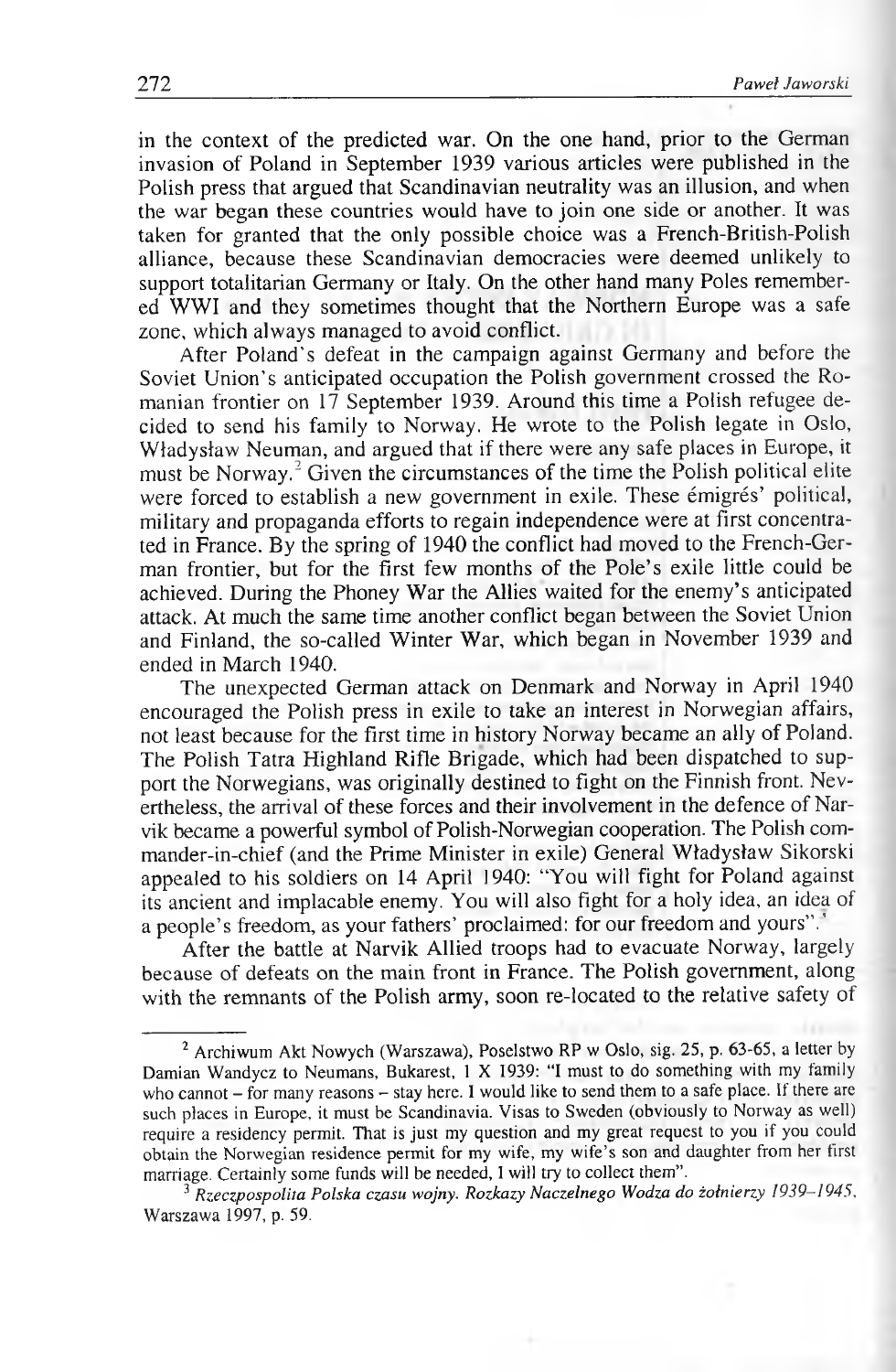#### *Norway in the Polish press in Great Britain during WWII* **273**

the United Kingdom. During the first half of July, 1940 numerous Polish newspapers and magazines began to appear, starting with the official newspaper of the Polish government in exile 'Dziennik Polski', an illustrated literarymilitary journal 'Polska Walcząca' and the literary 'Wiadomości Polskie'. The military press in Scotland published the popular 'Dziennik Żołnierza' (which in 1944 was amalgamated with 'Dziennik Polski') and a specialist theoretical quarterly entitled 'Bellona'. In absence of genuine political pluralism in exile, the periodicals produced by the various political parties played an important role. The most significant were: the fortnightly 'Robotnik Polski w Wielkiej Brytanii' published by the Polish Socialist Party, the fortnightly 'Myśl Polska<sup>'</sup> and 'Biuletyn Klubu Narodowego' connected with the right-wing National Party, a weekly 'Jutro Polski' an organ of the folk movement, a liberal monthly 'Nowa Polska', and a fortnightly 'Listy z Londynu' the magazine of the prewar governmental circles.<sup>4</sup>

For some time most Polish articles about Norway were primarily associated with the expedition to Narvik, the battle fought there had already led to a variety of published memoirs, articles and literary works. In the summer 1940 a journalist, Karol Zbyszewski, described the activity of Polish soldiers in Norway in 'Dziennik Polski', he later published a booklet in London entitled 'The Battle of Narvik' and illustrated by a painter, Józef Natanson:<sup>5</sup> "Most Polish highlanders knew far more about their rifles than about the geography of the region" - stated Zbyszewski - "Where exactly Norway was and what it really was nobody knew for the most part (...) Therefore the highlanders were amazed by the huge rock formations, deep fiords, little cottages above the precipices, snow everywhere in spite of the fact it was May...".<sup>6</sup> The most surprising thing for the Poles was that, "There was a complete prohibition on alcohol in Norway; except for cow's milk there was nothing more to drink". Zbyszewski also gave the reader an intriguing portrait of how the Poles were viewed by the locals:

**Norwegians wondered too when they saw our Poles; they wondered in the same way as the people in Gniezno in September [1939] would have been surprised to see Lapps fighting to support them. [...] Having seen us loaded down by fur-coats, thick gloves, mufflers, high felt boots, ear-protectors, skis - all our polar equipment, the Norwegians were convulsed with laughter. In spite of the snows in mountains and night ground frosts they were in loose attire and in their opinion it was summer time and they regarded the weather as being very warm.7**

Another Narvik story was a controversial report by Ksawery Pruszyński entitled "Droga wiodła przez Narvik", published in London in 1941. Actual participants in the battle were replaced by fictitious heroes and fictionalised dia-

**<sup>4</sup> See: S. Lewandowska,** *Prasa polskiej em igracji wojennej 1939-1945,* **Warszawa 1993, s. 49-78.**

**<sup>5</sup> K. Zbyszewski, J. Natanson,** *Bitwa o Narwik,* **Londyn 1940; K. Zbyszewski, Podhalanie w Norwegii, "Dziennik Polski", 12 VII 1940, nr 1. This book was later reviewed in the press: Książka dwu żołnierzy, "Polska W alcząca", 1941 nr 3.**

**<sup>6</sup> K. Zbyszewski, Podhalanie w Norwegii, "Dziennik Polski", 12 V I I 1940, nr 1.**

**<sup>7</sup> Ibidem.**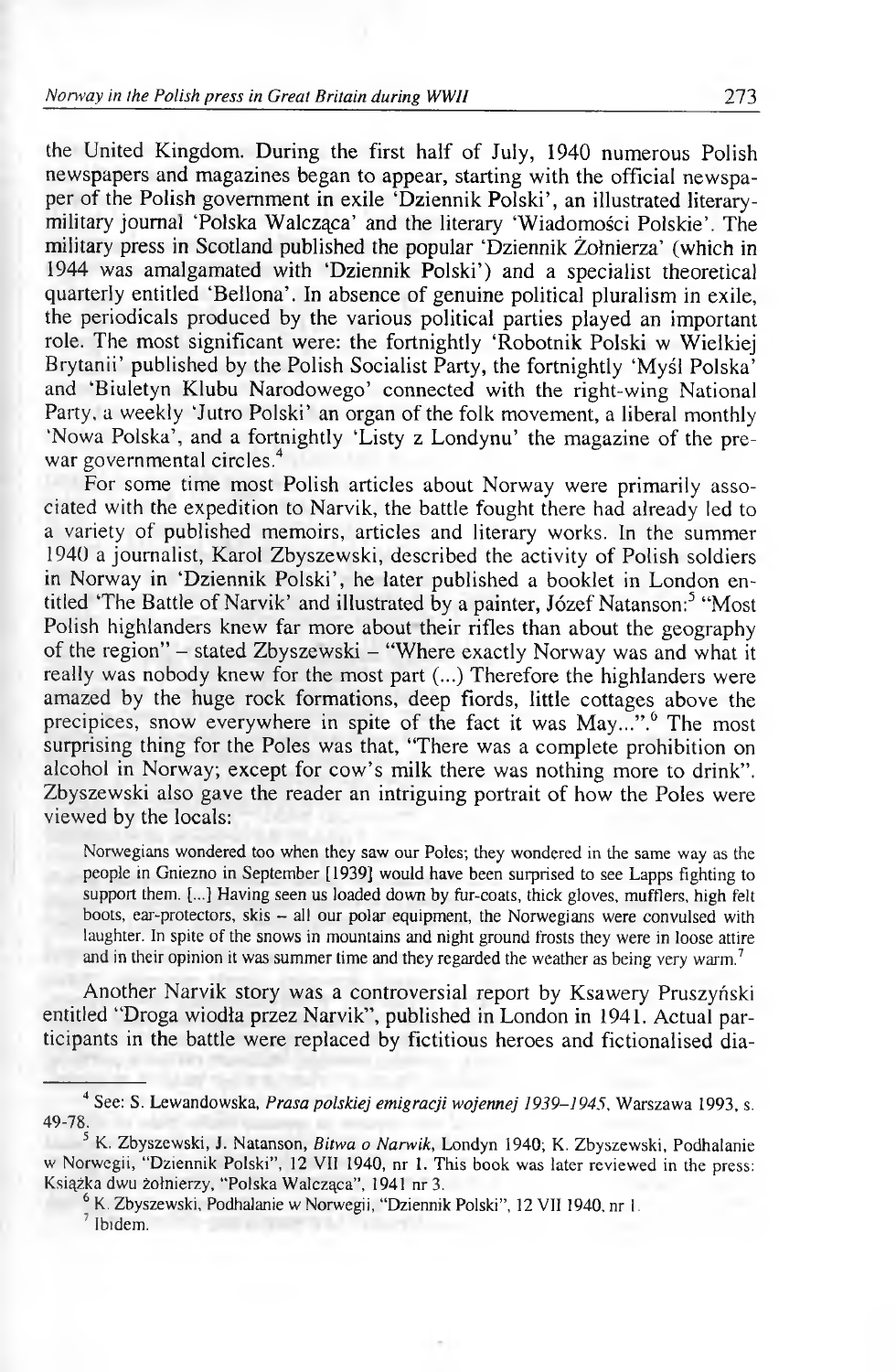logues presented the writer's critical opinions on the policy of Poland before the War. He attacked the previous regime and criticized the situation in the Polish army, especially the deep divisions between the officer Corps, the other ranks, and civilian refugees and emigrants.<sup>8</sup>

A series of articles about the campaign in Norway was written by the Polish commander-in-chief in Narvik General Szyszko-Bohusz, who highlighted the hard climatic conditions experienced by the Polish troops, especially the "never-ending day" which "killed people by keeping them awake all the time", and that helped German aircraft to "fly and bomb at will". The General characterized the Norwegians in a level-headed way and without sentiment: "The civilian population" - Bohusz-Szyszko stated - "were good-tempered, taciturn and very rich, in the most part they did not want any war and were afraid of air bombardment. Therefore, they welcomed foreign troops into their villages and towns without any special enthusiasm, however, especially we, Poles, were in favour with them". Breaking the stereotype that pre-dominated in the Polish press of all Norwegians being reliable allies, the General added that "a relatively large number of Norwegian citizens were friendly towards the Germans and this made us vigilant and careful all the time".<sup>9</sup>

The subject of Polish participation in the battle of Narvik was repeatedly raised in the press or in separate publications throughout the war.<sup>10</sup> Some

**10 Books; A. Jaskowski,** *Kampania norweska,* **1944; rev. C. Szaszkiewicz, Kampania norwes**ka, "Polska Walcząca", 1944, nr 34; Z. Lityński, *I was one of them*, London 1941, rev. K. Nienaski **(W. A. Zbyszewski), O Narviku i coś więcej, "W iadomości Polskie", 1941, nr 38, p. 4;** *Polish Troops in Norway*, London 1943.

**Articles: E. Hinterhoff, Inwazja Norwegii. Refleksje po trzech latach, "Dziennik Polski", 13 IV 1943, nr 847; J. Tumaniszwili, Z kampanii norweskiej. Urywki pamiętnika, "Polska** Walcząca", 1941, nr 21 and nr 22-23; J. Meysztowicz, W pierwszą rocznicę bitwy o Narwik, **"Polska W alcząca", 1941, nr 24; A. Jaskowski, W spomnienia z kampanii norweskiej, "Polska W alcząca", 1942, nr: 14-15, 16, 17, 18, 19, 20, 21; Brygada Podhalańska w Norwegii, "Bellona", 1945, nr 6, pp. 28-46; Bitwa o północną Norwegię, "Bellona", 1945, nr 6, pp. 70-76; Kampania norweska w oczach niemieckich, "Bellona", 1945, nr 6, pp. 76-80; T. Strzetelski, Było to pod Ankenes, "W iadomości Polskie", 1942, nr 47.**

Some publications were connected with, apparent as appeared finally, plans of Allies to open the second front in Norway. The disscussion about the chances of such an action was based on the experiences of the year 1940: A. K, Czy front w Norwegii?, "Bellona", 1942, nr 7, pp. 71-**72; Przez Norwegię i Szwecję - do Polski?, "Dziennik Żołnierza", 1 II 1943, nr 25; Niemcy fortyfikują Norwegię, "Dziennik Żołnierza", 10 II 1943, nr 33; Grecja, Norwegia czy Hiszpania? W idmo inwazji Europy, "Dziennik Polski", 24 II 1943, nr 806.**

<sup>&</sup>lt;sup>8</sup> A small part of the book was published in the press: K. Pruszyński, Pogrzeb w Narviku, "Wiadomości Polskie", 1941, nr 16, p. 3. The book caused lots of discuss and polemics: S. Mackiewicz, Droga wiodła przez Narvik, "Wiadomości Polskie", 1941, nr 25, p. 1; Z. Bohusz-**Szyszko, O książce "Droga wiodła przez Narvik", "W iadomości Polskie", 1941, nr 32, p. 2.**

**<sup>9</sup> Z. Bohusz-Szyszko, Z dziejów i walk Brygady Podhalańskiej, "Dziennik Żołnierza", 29** I 1941, nr 180. Parts of the series written by the leader of the Polish troops in Narvik was **published in the following: 30 I (nr 181), 31 I (nr 182) and 5 11 (nr 186). A slightly different Norwegian attitude towards these Polish soldiers was presented by another author of the report from Narvik: Cz. Jeśmian, Norweskie tyły, "Wiadomości Polskie", 1940, nr 21, p. 3: "There** were not many examples of aversion, and even then it appeared that the reasons were either over **attitudes towards comunism or troubles with understanding the language".**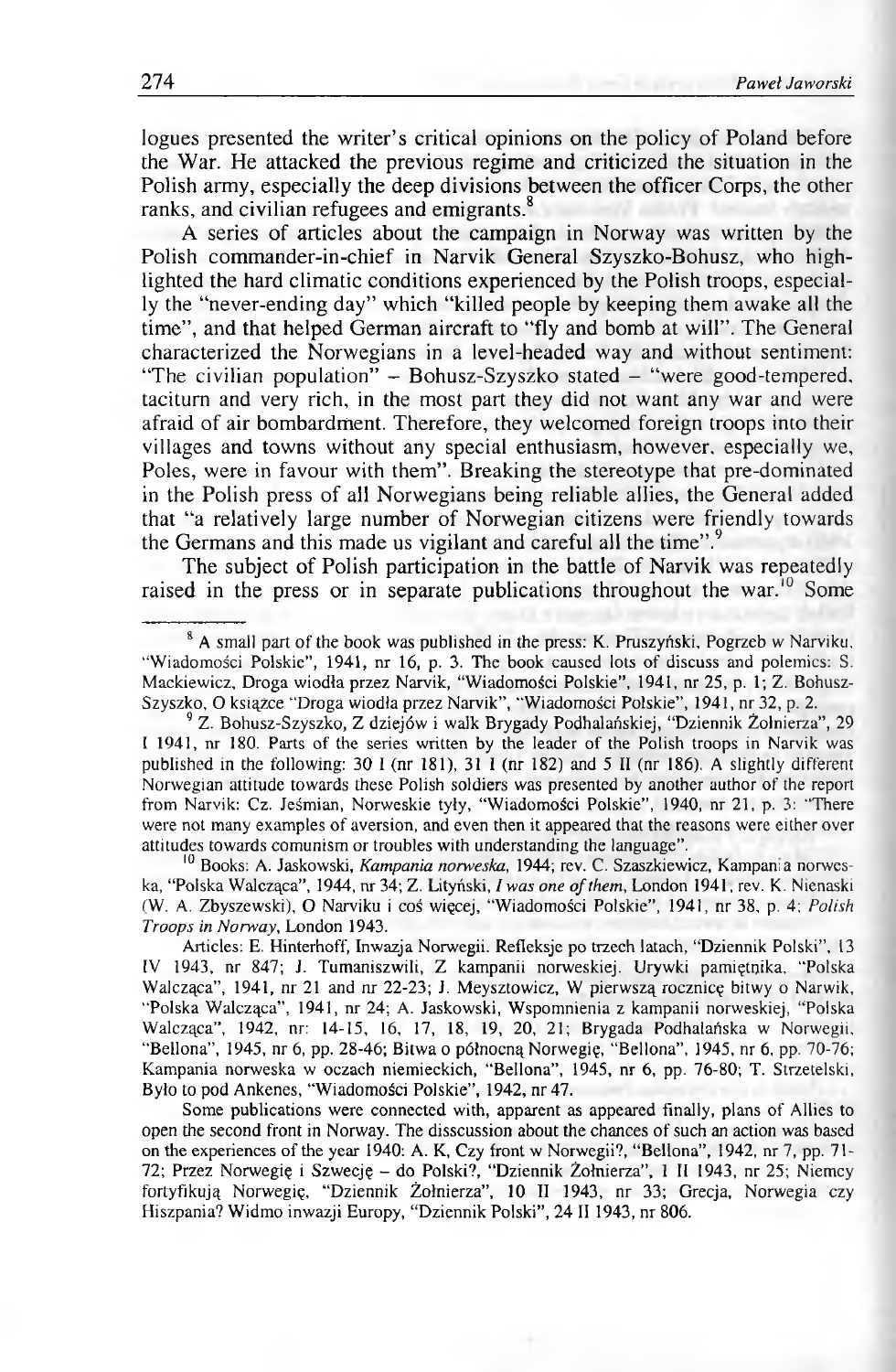commentators were surprised by the continued popularity of the battle of Narvik, because although "the expedition was another great act undertaken by the Polish army", yet at the same time it was, "only a little episode" in the Second World War and "this victory had no practical meaning". On the third anniversary of the defence of Norway one of the publicists at 'Dziennik Żołnierza' explained the phenomenon of the popularity of that matter:

**The reason why a great amount of the literature of that kind has been written, and certainly will be written in the future, is because the Norwegian expedition was attractive and romantic. Improvised preparations, a ten day long cruise in an unknown direction and roaming across the North Sea finally arriving in Norway, a wonderful country with the beauty of the Northern landscape, snow covered peaks and fiords winding among the mountains - the whole expedition was filled with romanticism and adventure.'1**

The participation of the Polish army in the Norwegian campaign was instrumental in strengthening relations between the Polish and Norwegian governments in exile. In 1940, the Norwegian minister for foreign affairs, Halvdan Koht, expressed his "whole-hearted thanks" to Poland for sending troops to Narvik and added courteously, that "everyone knows that without a free Poland there will be no free Europe".<sup>12</sup> On 27 July 1942, at the Norwegian legation in London the King of Norway, Haakon VII, personally decorated five Polish soldiers and gave a seven further orders to absent veterans, who were serving outside Britain at the time.<sup>13</sup> King Haakon had already conferred a special decoration on the Poles, the so-called 'string of a quartermaster', in the Norwegian national colours. During the celebrations the Norwegian commander-inchief, General Carl Gustav Fleischer, announced that it was "a great honour for us, because I know that the colours of my country were never before worn by such braver soldiers".<sup>14</sup> After General Sikorski died in an aircraft crash in Gibraltar, he was posthumously decorated with the highest Norwegian order. General Hamsteen mentioned two merits of Sikorski: "that he, as the leader of Polish Army, decided to send Polish troops to Norway where their valour made them famous and that he allowed Norwegian soldiers in Britain to train with Polish units".<sup>15</sup> The joint training mentioned above was arranged in 1942, when Polish parachutists taught their Norwegian colleagues commando skills.<sup>16</sup> Another purely social form of mutual contacts were regular football matches between the two armies.<sup>17</sup>

**15 Hołd armii sprzymierzonych. Najwyższe odznaczenie norweskie dla śp. gen. Sikorskiego, "Dziennik Żołnierza", 13 VII 1943, nr 160.**

<sup>16</sup> Z. Zawada, Spadochroniarze norwescy u polskich kolegów, "Polska Walcząca", 1942, **nr 40, p. 3.**

**' Armia polska - armia norweska, "Dziennik Polski i Dziennik Żołnierza", 15 II 1944, nr 38.**

**<sup>11</sup> W rocznicę zwycięskiej bitwy, "Dziennik Żołnierza", 28 V 1943, nr 124.**

**<sup>12</sup> Dzięki Wam, Polacy!, "Robotnik Polski w Wielkiej Brytanii", 1940, nr 5-7, p. 5.**

**<sup>13</sup> Król Norwegii dekoruje bohaterów z Narwiku, "Dziennik Żołnierza", 28 VII 1942, nr 71; Norweski Krzyż Wojenny na piersiach 12 żołnierzy polskich, "Dziennik Polski", 28 VII 1942, nr 629; L. Tyśmienicki, Król Haakon dekoruje żołnierzy Brygady Podhalańskiej, "Polska Walcząca", 1942, nr 32.**

**<sup>14</sup> Wyprawa Podhalan do Norwegii. Rocznica bohaterskich walk pod Narwikiem, "Dziennik Polski", 27 V 1941, nr 269.**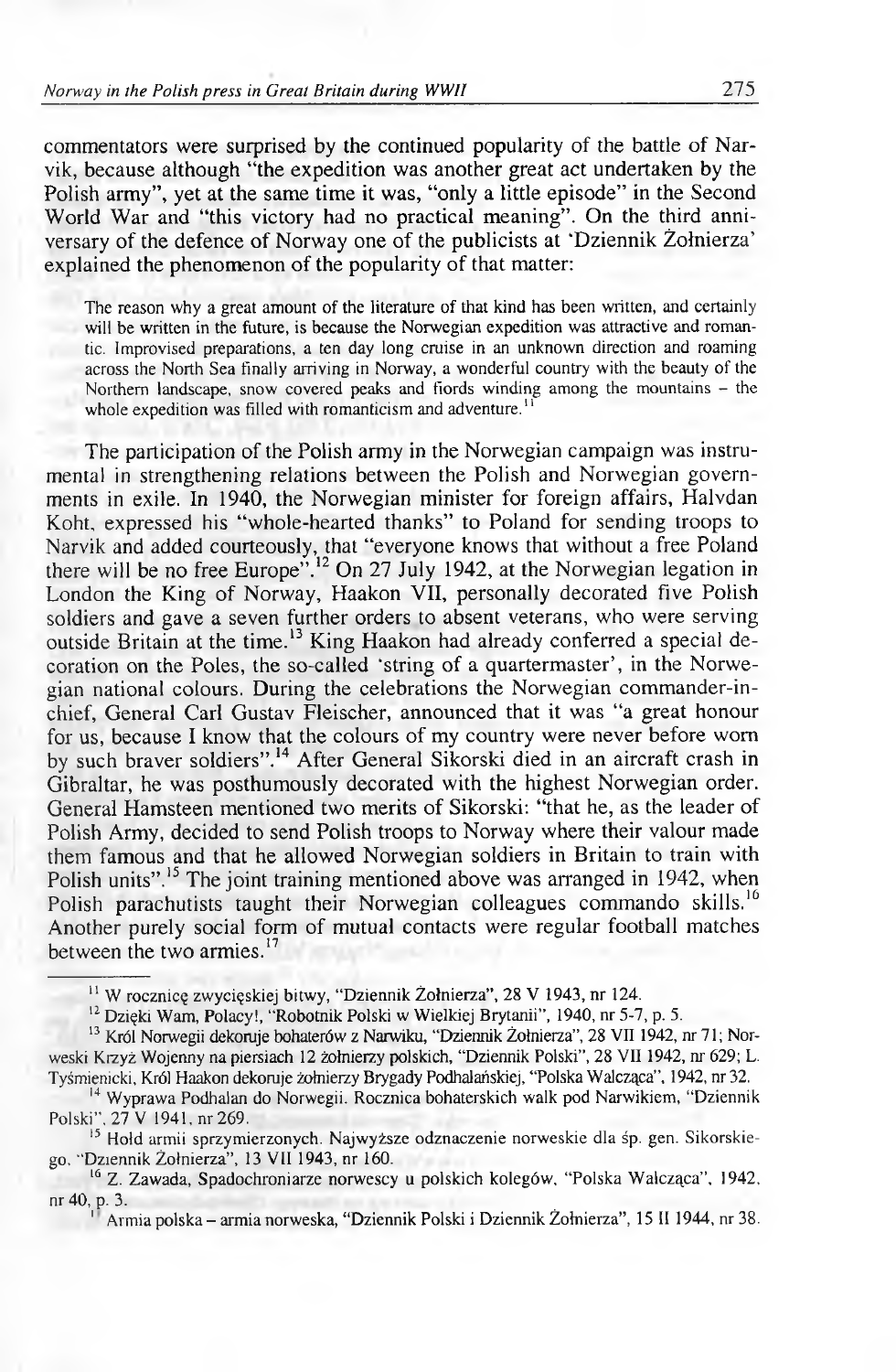The campaign in Norway was also marked by severe losses suffered by the Polish Navy: the destroyer 'Grom', the submarine 'Orzeł' and the troopship 'Chrobry' were all sunk, and these actions laid the foundations for a deep affinitive between those Poles and Norwegians who had fought together within the anti-German alliance. It should be also noted that the raids undertaken by Polish warships off the Norwegian coast were part of a diversion of the allied forces, an action that was described in press.18 These were, however, the first and last joint actions undertaken by the two nation's armies. Many official speeches by the representatives of both sides repeatedly returned to the events of 1940. On the first anniversary of the German attack on Poland, King Haakon, after having sent a courteous cable to the Polish president, Władysław Raczkiewicz, received a reply which underlined this point, "Polish soldiers are proud that they could fight in Norway in brotherhood in arms with the Norwegians for a common idea, which strengthened the friendship that unites our nations".19 On 16 April 1941, the first anniversary of the battle of Narvik the Tatra Highlanders battalion prepared an exhibition at the Art Gallery in Dundee (Scotland) to commemorate the campaigns in Poland and Norway: pictures, captured weapon, equipment, letters and newspapers detailed the events that occurred in 1939 and 1940.<sup>20</sup>

Gradually, as the allies got to know each other better they used numerous other opportunities to exchange messages and good wishes. One pretext was the national feast day of Norway – held every year on  $17$  May – when all the important newspapers remembered "an allied nation" to which "we direct our thoughts and our whole-hearted good wishes for the help that the Polish soldier offered during the days of aggression by the common enemy".<sup>21</sup> On these occasions the published articles were full of pathos. For instance, a former lecturer in the Polish language at the university of Oslo, Olav Ritter, appealed to the very well known Polish slogan, 'for our and your freedom': "In these days of trial and war, which Poles and Norwegians for the first time in history experience together - there is no better words of praise than these that we served under the same slogan with the same courage and the same sacrifice as the Polish nation"<sup>22</sup> Another opportunity to recall these joint actions in Norway was the birthday of King Haakon VII.<sup>23</sup>

<sup>18</sup> **Polskie okręty u brzegów Norwegii, "Dziennik Żołnierza", 3 I 1942, nr 461, Udany wypad komandosów na wybrzeże Norwegii, "Dziennik Żołnierza", 27 I 1943, nr 21; Atak na** wyspę w zatoce Narwik, "Dziennik Polski", 6 III 1941, nr 201; Wypad na wyspy norweskie, **"Dziennik Polski", 30 XII 1941, nr 453; Przy brzegach Norwegii doszło do walk morskich, "Dziennik Polski", 7 X 1943, nr 996.**

<sup>19</sup> **Braterstwo broni Polski, Holandii i Norwegii, "Dziennik Polski",** 6 **IX 1940, nr 49.**

<sup>&</sup>lt;sup>20</sup> Wystawa pamiątek z Polski i Norwegii, "Dziennik Żołnierza", 22 IV 1941, nr 248.

<sup>21</sup> **Święto Norwegii, "Dziennik Polski", 16 V 1942, nr 568.**

<sup>22</sup> **O. Rytter, Polska i Norwegia, "Polska Walcząca", 1942, nr 21.**

<sup>&</sup>lt;sup>23</sup> Jel., Haakon VII. W 70-tą rocznicę urodzin króla Norwegii, "Dziennik Polski", 4 VIII 1942, **nr 643; Urodziny króla Haakona VII świętem narodowym Norwegii, "Dziennik Żołnierza", 3 VIII 1943, nr 178; Alt for Norge, "Dziennik polski", 5 VIII 1942, nr 635.**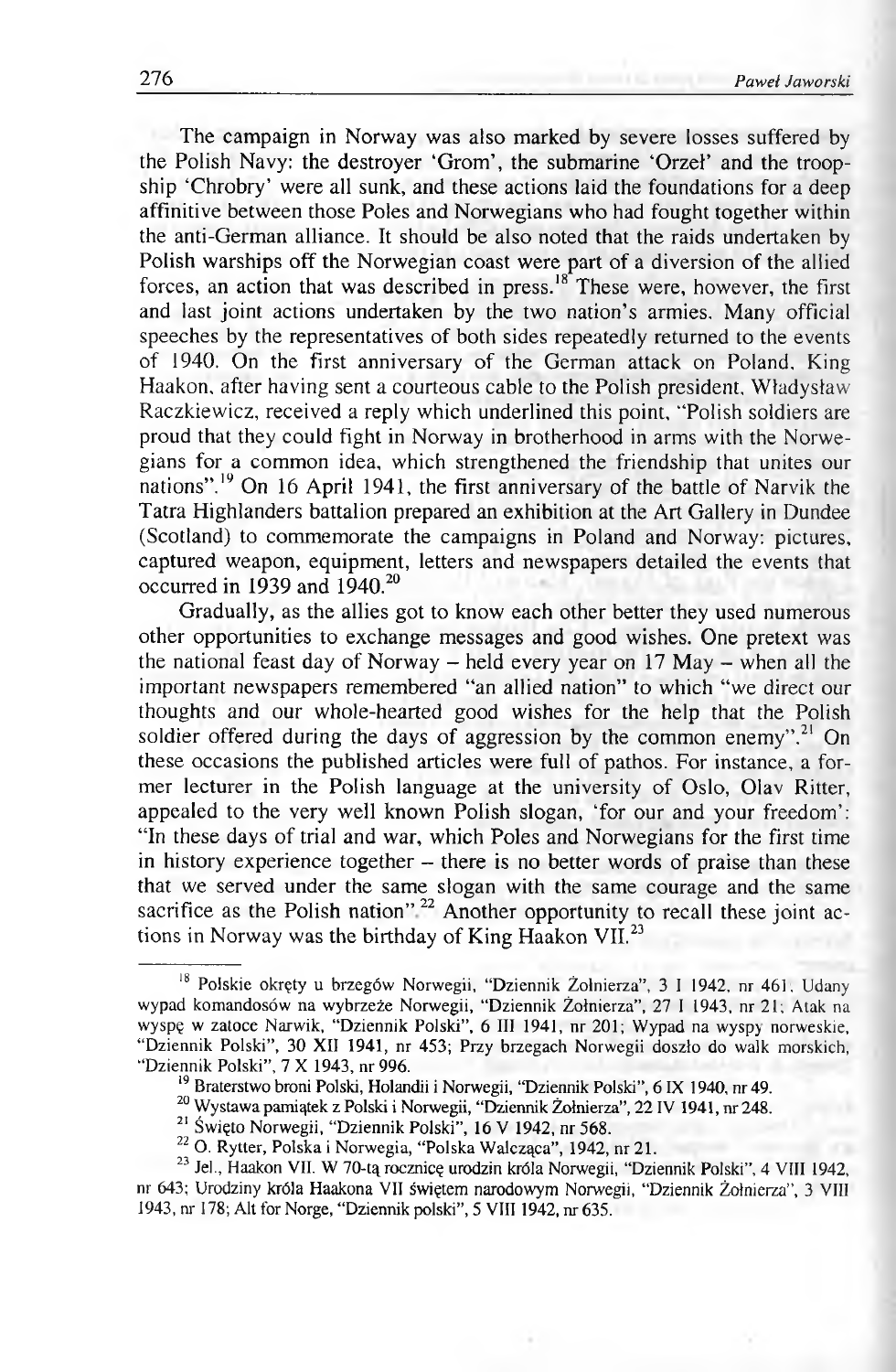## *Norway in the Polish press in Great Britain during WWI1* **277**

The Polish émigrés' interest in Norway was heightened by the community spirit of the Allies and the shared struggle to achieve the same political aim: to defeat Germany and to liberate the homeland. From April 1940 on, Norway and Poland were united by a common experience of occupation, and by the fact that their respective governments in exile continued the fight for independence from the territory of Great Britain. One Polish sailor expressed this viewpoint in a piece for 'Dziennik Żołnierza', feelings voiced by many of his colleagues:

Listening to an old Norwegian fisherman – today wearing the uniform of a naval officer – I **slowly began to understand that there is something more that we share, much more than I could ever have expected. It is true that we came from two different and distant countries. We have different languages. We even wear different uniforms. But it is not important. We have the same thoughts, wishes, and hopes. We share the same consciousness of the orphan's fate ot living in exile. The same work with the same aim that the first stage is to recover everything that we lost and then a long and hard reconstruction**.24

It was predicted that after the War Poland and Norway would continue to share the same political aims, primarily an eagerness to secure the freedom of the Baltic Sea: "Securing by our common efforts real freedom on the Baltic will be in both Poland's and Norway's best interests. The confirmation of the position of Poland on the Baltic Sea and our participation in the system of its defence must be regarded by Norway as the way to increase its chances for securing freedom too".<sup>25</sup> In the opinion of one Polish publicist some psychological circumstances and results of the decision made by both governments to fight against the enemy until victory, and to consider that "the freedom of individuals and the nation is not an abstract idea, but a goal worth the highest sacrifice" had an essential meaning in strengthening bilateral relations. The commentator was convinced that "such an identity of the inner imperatives brings [our governments] closer and joins [them] together".<sup>26</sup>

The Polish émigrés kept a close eye on the policy of the Norwegian government in exile. Polish journalists recorded various kinds of Norwegian propaganda in Britain, important statements made by the King and by other politicians,27 especially when these were of direct relevance to Polish affairs or were addressed to the Poles themselves. For example, a speech by minister Koht given in November 1940, in which he paid homage to the Poles for their general contribution to the war effort.<sup>28</sup> On another occasion, the visit of General Fleischer to a group of Polish soldiers was courteously described in an illustrated report.<sup>29</sup> Fleischer was given the order of 'Virtuti Militari' by General Sikorski, witnessed by Polish veterans from Narvik. When the first issue of the 'Norsk Tidend' maga-

**<sup>^</sup> E. Sopoćko, Na starym norweskim trawlerze, "Dziennik Żołnierza", 30 VIII 1943, nr 201**

**Norwegia i Polska, "Dziennik Polski", 10 III 1942, nr 818**

<sup>26</sup> **Ibidem.**

<sup>&</sup>lt;sup>27</sup> Król Haakon walczy dalej, "Dziennik Polski", 28 IX 1940, nr 68.

**<sup>®</sup> Norwegia dziękuje Polsce, "Dziennik Polski", 18 XI 1940, nr 111.**

**Wódz Naczelny wojsk norweskich gen. Fleischer odwiedza oddziały woiska polskiego "Dziennik Polski", 14 XII 1940, nr 134.**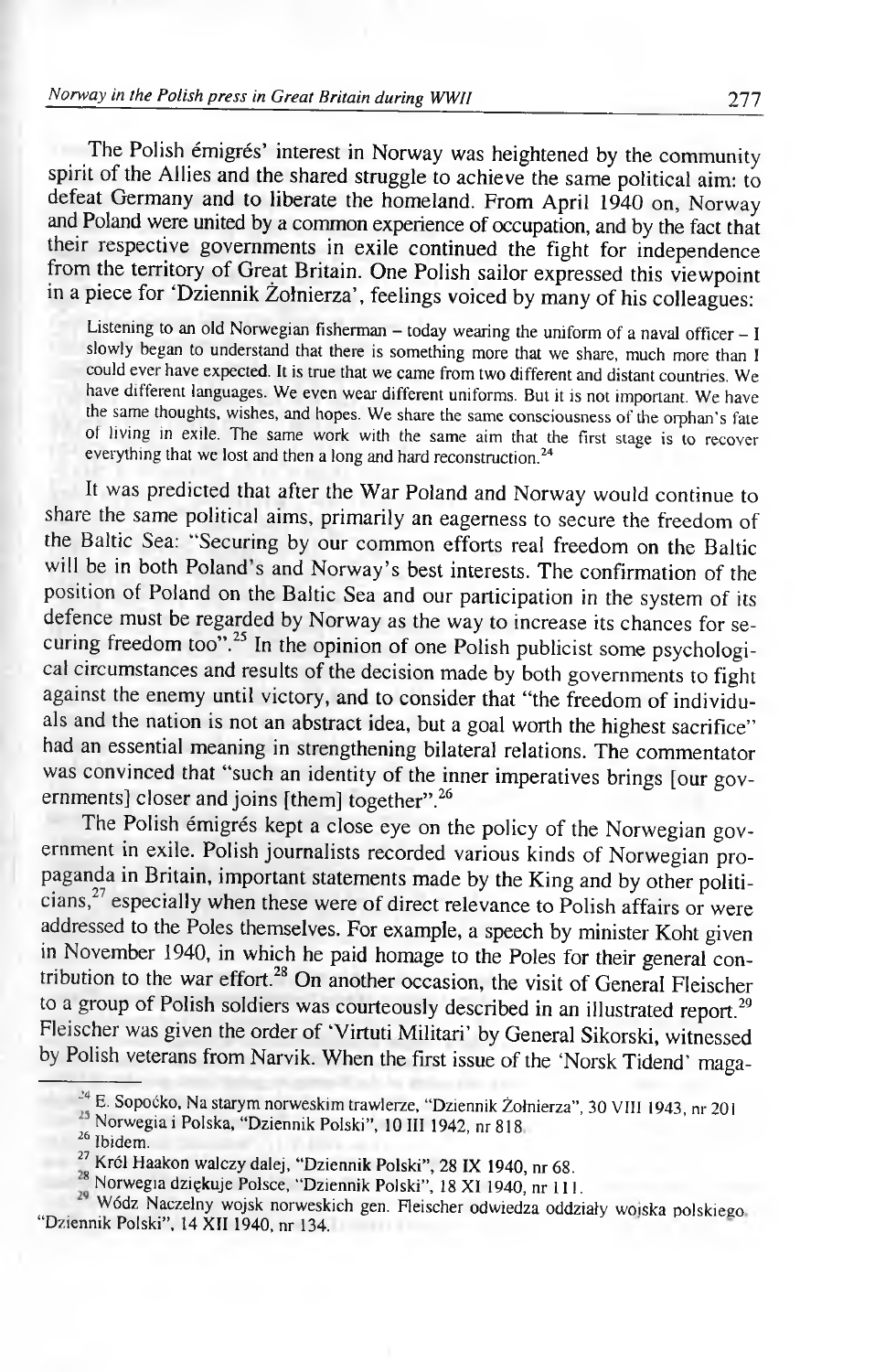zine appeared in London at the end of August 1940, the editors of 'Dziennik Polski' announced its arrival in a friendly manner: "We cannot read Norwegian, but we understand that you can find in the first issue speeches by King Haakon, prime minister Nygaardsvold, minister Koht and the English minister Cross".<sup>0</sup>

In December 1940, the journal reprinted a speech by the new Norwegian minister of foreign affairs, Trygve Lie, who linked the future of Norway with Great Britain and all other victims of German aggression.<sup>31</sup> It seemed that Polish hopes were raised by Lie's references to the plans for an Atlantic confederation - "We must all be united" - but these were not fulfilled. Polish political circles hoped that a certain community of experiences would tie geographically distant countries to each other after the war had ended: "The brotherhood in arms" - Eryk Sopoćko wrote with conviction - "that exists today among us, is and will be the foundation on which on the ruins - the result of actions by the same German hand – will open a new chapter in the chronicle of history with words: Common understanding, respect and cooperation!" Another commentator hopefully predicted that within the post-war order "we [Poles and Norwegians] will be  $(\dots)$  close neighbours".<sup>32</sup> However, in November 1941 Trygve Lie retreated from the idea of an Atlantic confederation and began to support the vaguer concept of "close cooperation between all countries" after the War. This passive attitude towards post-war planning meant in practice that Norway was unlikely to cooperate too closely with Poland at a later date.

It is very difficult to find any evidence of spectacular and collaborative political actions undertaken by the Poles and Norwegians, but several joint cultural projects that took place in Sweden are worth mentioning. One example was a Polish-Norwegian artistic exhibition by refugees arranged in Stockholm in November 1942.<sup>34</sup> Organised by an art theory professor, Wacław Reybekiel, 16 Poles and 18 Norwegians, presented 169 works: paintings, sculptures, dolls, a model of guitar made of matches, a model of the church in Mariefred and a model of the destroyed submarine 'Orzeł'. In December 1944, Poles and Norwegians, together with Danes and Czechs, participated in a literary evening arranged in Stockholm by Swedes and dedicated to all the countries under German occupation.35

35 **Wieczór literacki w Sztokholmie, "Dziennik Polski i Dziennik Żołnierza", 13 X II1944, nr 295.**

<sup>30</sup> **Pismo norweskie w Londynie, "Dziennik Polski", 3 IX 1940, nr 46.**

<sup>31</sup> **Przyszłość Norwegii w wiecznym sojuszu z Wielką Brytanią i sprzymierzeńcami, "Dziennik Polski", 17 X II1940, nr 136.**

<sup>32</sup> **J. Boryna, Wysoko powiewa flaga Norwegii, "Dziennik Polski", 18 V 1942, nr 569.**

<sup>&</sup>lt;sup>33</sup> More see *Historia dyplomacji polskiej*, t. V (1939–1945), pod red. W. Michowicza, **Warszawa 1999, s. 186-188. About the policy of the Norwegian government see also A. Witt, Wybrane aspekty współpracy emigracyjnego rządu norweskiego z Wielką Brytanią w latach** 1940-1943, [w:] *Norwegia w I połowie XX wieku*, red. E. Denkiewicz-Szczepaniak, Toruń **2004, pp. 45-83.**

<sup>34</sup> **Malarze polscy w Szwecji, "Wiadomości Polskie", 1943, nr 9. More information was published in Hungary by "Wieści Polskie", 16 XII 1942, nr 150: J. Raykowski, Polsko-norweska wystawa prac uchodźców w Sztokholmie.**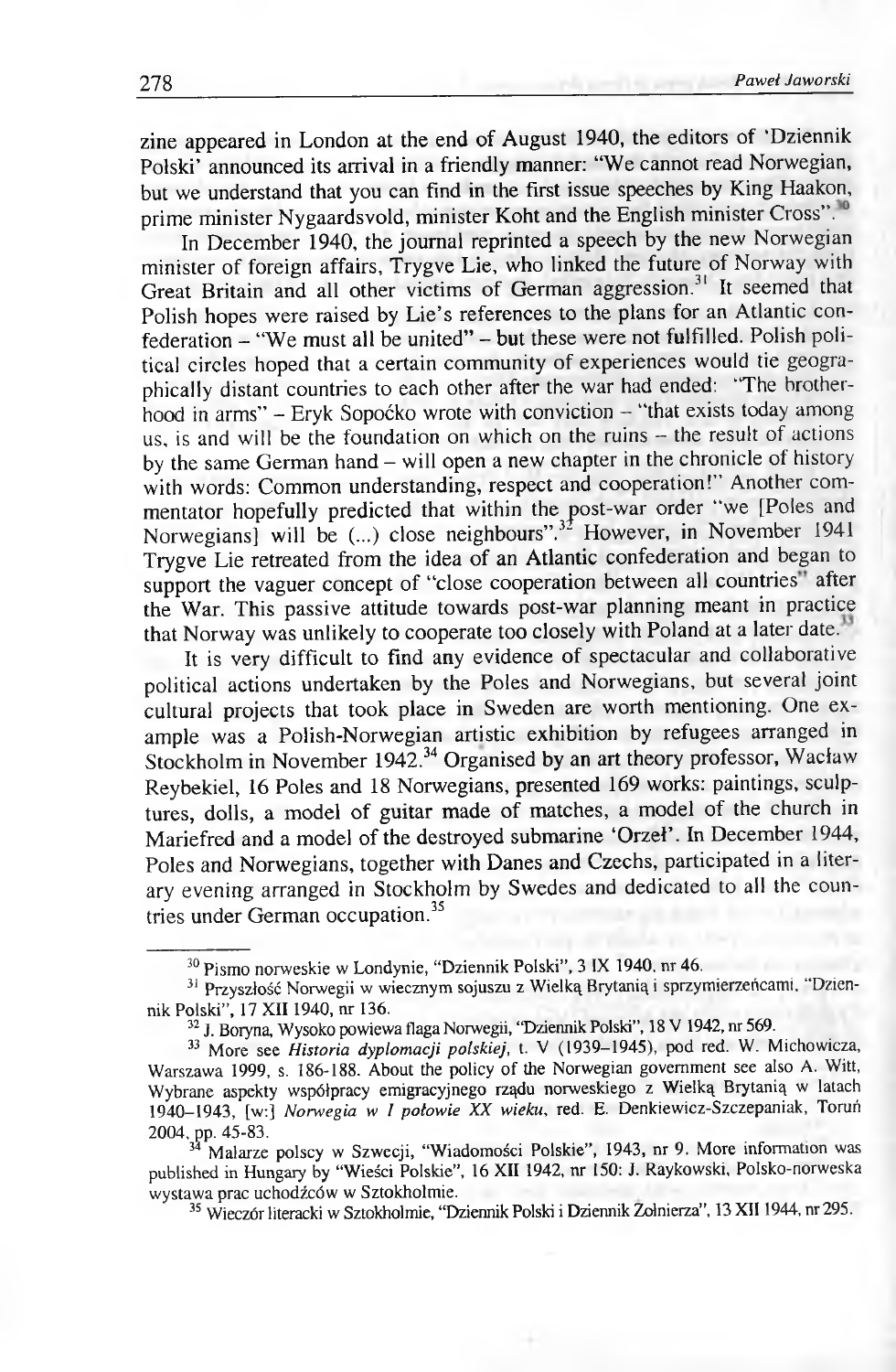### *Norway in the Polish press in Great Britain during WWII* **1988 279**

In the wider political context it became gradually more apparent that the future geopolitical challenges Poland and Norway faced were entirely different. In the middle of 1943 the Polish press reported the announcement of Norwegian war aims. As a matter of fact, these aims encapsulated Norway's guiding principles for the post-war period: the end of neutrality and the cessation of connections with the Nordic bloc. Cooperation with Sweden and Denmark was taken into consideration, but a common policy with Finland was excluded, because this country was still at war with the Soviet Union.<sup>36</sup> From the Polish perspective this policy meant that there would be little opportunity for future Norwegian support in any dispute with the Soviet Union. This was a crucial point as Moscow wanted to legalize its annexation of Polish territory, and to subordinate the whole of Poland under its control. At the beginning of 1943, Rowmund Piłsudski published a booklet 'The Baltic, Britain and Peace' in which he formulated an opinion that the Soviet Union would try to take possession of Northern Scandinavia and that Stalin was far more interested in the Northern Sea routes, than in the Baltic Sea. When they saw these comments the Norwegians intervened diplomatically. During a confidential conversation with the Polish legate to the Norwegian government, Władysław Giinther-Schwarzburg, Trygve Lie stressed the unsuitableness of such opinions. He stated that this was "an opinion and action that was incompatible with the spirit which should prevail among the allied countries".<sup>37</sup>

In 1944 Polish publicists repeated their opinion that the mounting Soviet threat, carried westward by the Red Army, was one that also endangered Norway. The British press had recently carried stories suggesting that the Soviet government had demanded to be allowed to participate in the administration of Norway after its liberation. In January 1942, after General Sikorski had visited Moscow, Norwegian diplomats asked the Poles about the possibility of Polish troops being sent to Norway along with the Red Army.<sup>38</sup> There were also reports that the British might mount amphibious landings in Scandinavia. Eventually the Norwegian government signed a civil affairs agreement with the Western allies to regularise the post-liberation administration of its territory. As a result, Norway avoided being included in the Soviet zone of influence, unlike Poland.<sup>39</sup>

Apart from the relations with the Norwegian government in exile, the Polish press printed regular stories about the conditions in occupied Norway.<sup>40</sup> Po-

<sup>36</sup> **Norwegia i blok nordycki, "Myśl Polska", 1 VIII 1942, nr 29, p. 469.**

<sup>37</sup> **Polish Institute and Sikorski Museum (London), Prezydium Rady Ministrów, sig. 110, pp. 73-76, Minute by Polish legate at the government of Norway W. Gunther-Schwarzburg, a conversation with Norwegian minister of foreign affaires Trygve Lie, 19 II 1943.**

<sup>38</sup> **Polish Institute and Sikorski Museum (London), Prezydium Rady Ministrów, sig. 81/4, pp. 1-2, Minute by general secretary of the Ministry of foreign Affaires K. Dzierżykraj-Morawski, a conversation with charge d'affaires Hans Berg, 22 1 1942.**

<sup>39</sup> **Kto będzie okupował Norwegię? Układ w sprawie administracji cywilnej, "Dziennik Polski i Dziennik Żołnierza", II V 1944, nr 110.**

<sup>40</sup> **Among works in Polish see Cz. Madajczyk,** *Faszyzm i okupacje 1938-1945. Wykonywanie okupacji przez państwa Osi w Europie,* **t. I: Ukształtowanie się zarządów okupacyjnych, Poznań 1983, pp. 271-287; in a very brief way: A. Bereza-Jarociński,** *Zarys dziejów Norwegii,* **Warszawa 1991, pp. 267-276.**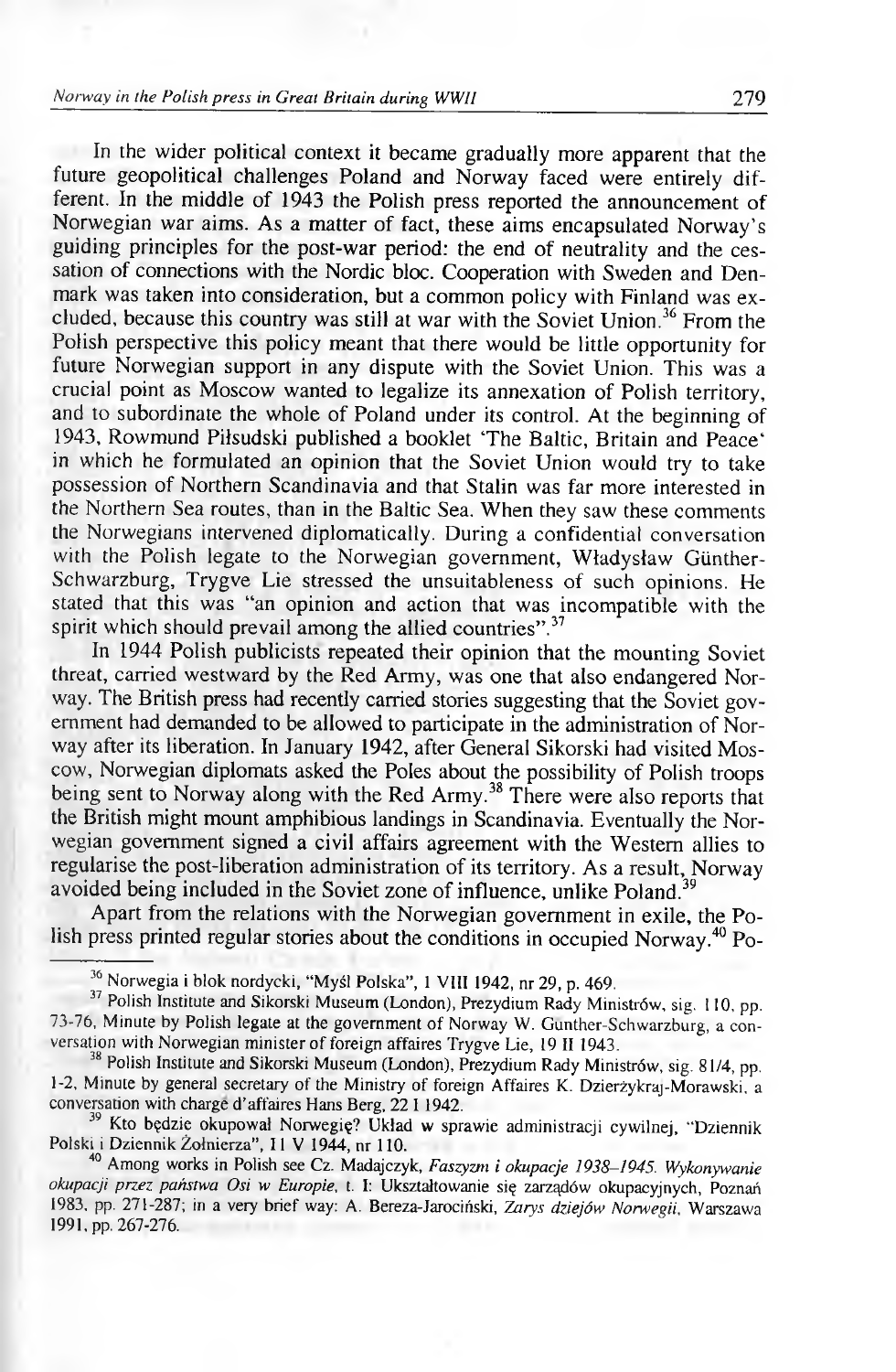lish commentators presented Norway as a fellow victim of Germans aggression. In July 1940, 'Dziennik Polski' informed its readers that "Norway, which before the War exported the greatest amount of aluminium in the world, has since stopped all exports". German occupation led to an economic depression: "In these circumstances" - a correspondent of 'Dziennik Polski' reported - "there have been lean years for all Nordic countries". In the articles describing the conditions of every day life under the Germans food supply troubles, the lack of basic articles as clothes and fuel were regularly exposed.42 A journalist for the "Robotnik Polski w Wielkiej Brytanii" noted in 1942: "The food supply is getting worse and worse. The symptoms of malnutrition are now observed (...) Diphtheria, Scarlet Fever and Measles are rife among the children. Tuberculosis has intensified and the number of stomach illnesses has increased".<sup>43</sup>

The issue of conditions in occupied Norway received further scrutiny from Polish periodicals when it emerged that Polish prisoners-of-war were being held in the country. In 1944, reports started to appear about the number of Polish POWS held in camps (some 1700 people) and the rudimentary living conditions (bad food, primitive barracks) they experienced, these stories reached press thanks to refugees who had escaped to Sweden. Polish newspapers informed their readers that they could assist these men by sending parcels, although these requests did not give the impression that conditions in the camps were too severe. Readers were asked to send "games, playing cards, balls", which would seem to indicate that the greatest hardship these prisoners faced was boredom and a lack of entertainment.<sup>44</sup> In the spring 1944 a short note was published that revealed there were also Polish forced labourers in Norway, a proportion of whom escaped to Sweden.<sup>45</sup>

Gradually, the brutal nature of the occupational regime in Norway encouraged the growth of a Norwegian resistance movement directed against the Germans. In early 1941, 'Dziennik Żołnierza' reported that "passive resistance has increased and this movement has united all social classes and various professions". Some examples of resistance against the German authorities were given and these included activities by judges, municipal workers, policemen, university professors.<sup>46</sup> By the end of 1941 the Polish émigré press

<sup>41</sup> **Ruina Skandynawii, "Dziennik Polski", 29 VII 1940, nr 15.**

<sup>42</sup> **Warunki życia w Norwegii, "Dziennik Polski",** 6 **III 1942, nr 509; zob. też: Norwegia. Położenie gospodarcze, "Ekonomista Polski", 1943, nr 7, p. 127; Norwegia. Sytuacja gospodarcza, "Ekonomista Polski", 1943, nr 13, pp. 141-143.**

<sup>43</sup> **M. Kamiol, Norwegia walczy z najeźdźcą, "Robotnik Polski w Wielkiej Brytanii", 1942, nr** 6 **, p. 3.**

<sup>44</sup> **Z. Leszczyc, Jeńcy polscy w Norwegii, "Dziennik Polski i Dziennik Żołnierza", 24 II 1944, nr 46.**

<sup>45</sup> **Jeszcze jeden Polak uciekł z Norwegii do Szwecji, "Dziennik Polski i Dziennik Żołnierza", 30 III 1944, nr 76.**

<sup>46</sup> **Biemy opór w Norwegii i Francji, "Dziennik Żołnierza", 3 I 1941, nr 158; Sytuacja w Norwegii, "Dziennik Żołnierza", 13 IX 1941, nr 370; Milczące manifestacje w Norwegii, "Dziennik Żołnierza", 10 IV 1943, nr 84.**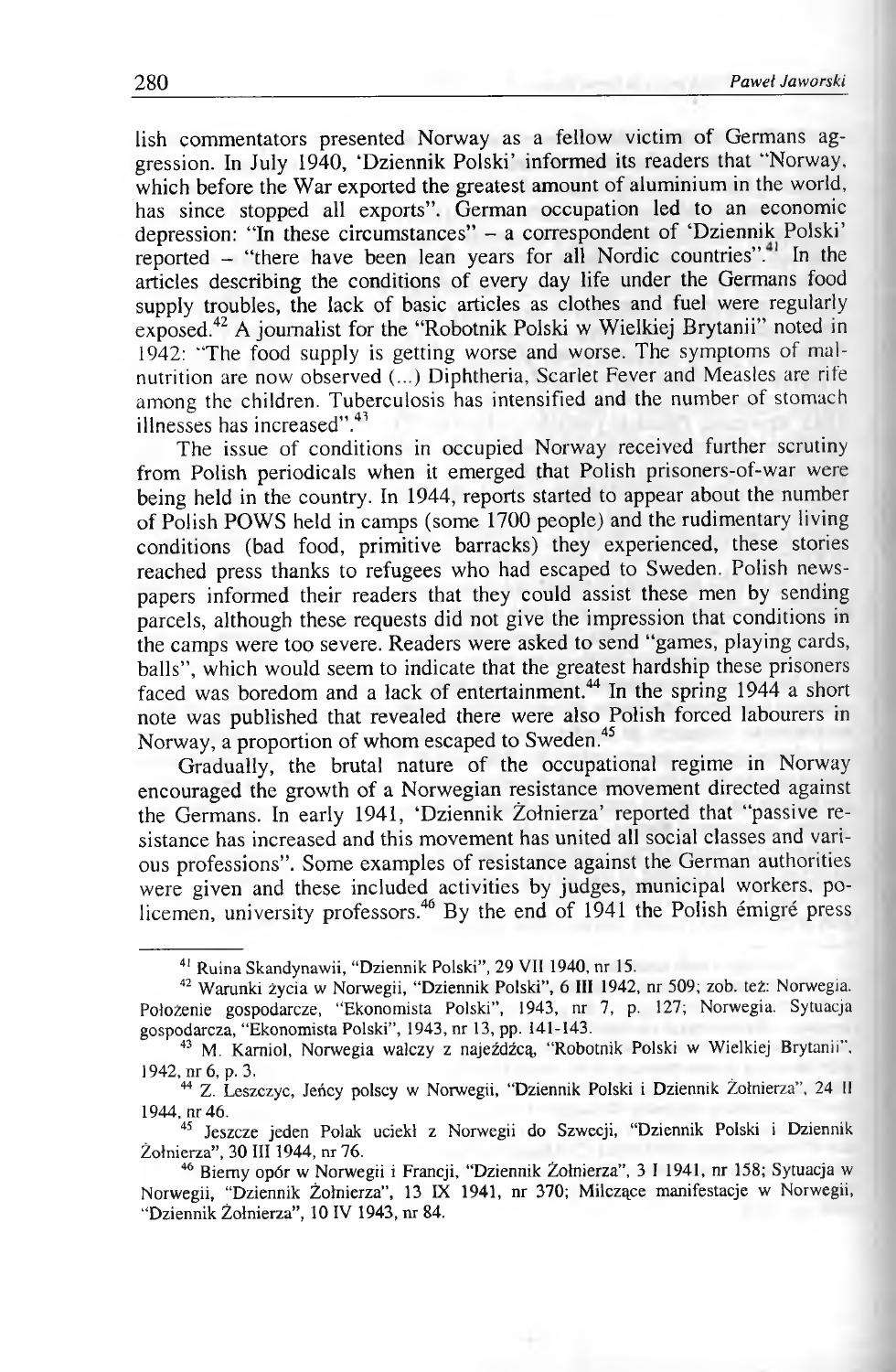painted a picture of the development of an active resistance in Norway. According to one Polish commentator a tough occupation policy and increasing reprisals had caused "The most pacifistic nation in Europe, the Norwegians, to absolutely resist the Germans, to learn guerrilla warfare and to learn to hate". The result was that "Norway was ripe for an anti-German revolution".47 A similar tone prevailed in other articles that exposed German reprisals.48 It was argued that all these activities demonstrated that the average Norwegian "is against" and "subconsciously defends against a new form of government, against Hitlerism, against militarism".49 In the spring of 1942 a Polish publicist recorded another stage of the evolution of the Norwegian society: "The German occupation cemented the whole Norwegian society in hating the enemy and in fostering solidarity. Illegal trade developed, but the prices did not increased what would be regarded as not patriotic and worth of condemning".<sup>50</sup> The readers of 'Dziennik Polski' were informed "the resistance of the whole nation, resistance of such a solidarity and pride that it has long since eclipsed the personage of Quisling". The proof was "the increasingly frequent sound of volleys from the firing squads".<sup>31</sup> A correspondent from Stockholm citied the words of the leader of a socialist students' society in Norway who confirmed that in addition to a growing level of Norwegian resistance and increasing ferocity of the German terror and stated: "We are becoming more and more like Poland".<sup>52</sup>

In 1943, a commentator for "Dziennik Żołnierza" announced that "the persecuted people of Norway are waiting longingly for the great moment of the liberation being ready for a heroic effort on the day the Allied forces land".<sup>53</sup> Attempts by Norwegian ships to escape from the port of Gothenburg were reported with satisfaction.<sup>54</sup> Polish journals published information about Norway's armed resistance against the Germans and the activities of traitors.<sup>55</sup> These reports about widespread Norwegian resistance fitted unconformably with the prevailing opinions of Polish diplomacy. In the autumn 1942, a Polish legate to the Norwegian government, Władysław Neuman, wrote to the general secretary of the Ministry of Foreign Affairs, Edward Raczyński, and stated that "with the exception of a group of Quisling supporters which amounts to about 3 percent, the whole nation resists the Germans and supports the Allies".<sup>56</sup> The National Church, teachers in schools of every kind and trade

- <sup>49</sup> Nie ma Hitler pociechy z Norwegów, "Dziennik Zołnierza", 11 VI 1941, nr 290.
- 50 **Warunki życia w Norwegii, "Dziennik Polski",** 6 **III 1942, nr 509.**
- **51 J. Boryna, Wysoko powiewa flaga Norwegii, "Dziennik Polski", 18 V 1942, nr 569.**
- 52 **M. K" Norwegia walcząca, "Robotnik Polski w Wielkiej Brytanii", 1942, nr 7,** p. **3.**
- 53 **H. T., Skandynawia po czterech latach wojny, "Dziennik Żołnierza", 15 IX 1943, nr 215**
- 54 **Ucieczka statków norweskich ze Szwecji, "Dziennik Żołnierza", 4 IV 1942, nr 539.**
- 55 **Atak na quislingowcow, "Dziennik Polski", 13 X 1941, nr 387.**

**Si' Polish Institute and Sikorski Museum (London), Prezydium Rady Ministrów, sig. 81/4, pp. 7-8, Minute by Polish legate at the government of Norway W. Neuman, 11 XI 1942.**

<sup>47</sup> **Lt., Zacznie się od Norwegii?, "Dziennik Polski", 31 XII 1941, nr 453.**

<sup>48</sup> **11 wyroków śmierci w Norwegii, "Dziennik Polski", 31 XII 1941, nr 454; Quisling regentem Norwegii?, "Dziennik Polski", 2 II 1942, nr 481.**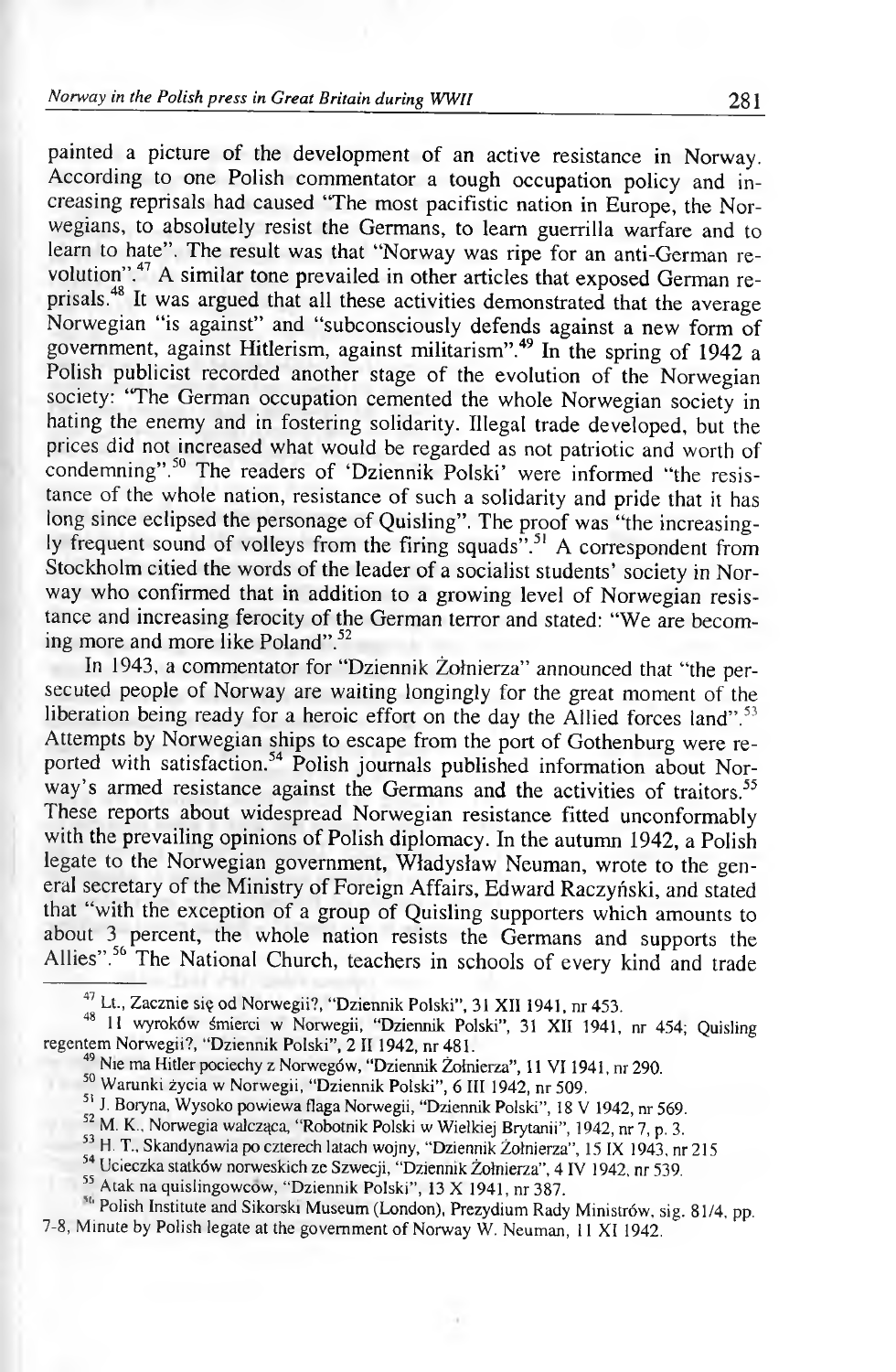unions resisted the Germans. "One day, after the War was won" - a Polish commentator wrote - "a balance-sheet of the war efforts will be produced, on such a list Norway – we believe – will take the place of honour".<sup>57</sup>

These military and economic efforts undertaken by Norway in the fight against the Germans helped to prevent the Norwegians from being too closely associated with treason and cooperation with the enemy. The ticklish question of collaboration was a separate subject for Polish publicists. Central to this issue was the origins of Vidkun Quisling's movement:

**Today Norway is excellent proof of the results of German domination, even in a country where the attitude towards the Germans before the invasion was not especially unfriendly. It is true that before the War relations between the Norwegians and the Germans were very good and they could not even say that about the wider common Nordic community. This is the reason why the Quisling movement developed and attracted some groups of society that the Germans could use for their purposes**.58

Quisling himself was referred to as "an agent of Germany"," a "Judas of modern times"<sup>60</sup> and became a symbol of national treason.<sup>6</sup> As early as 1940 all politicians, who collaborated with the Germans were called "Quislings" by the Polish press.<sup>62</sup> At the same time the name of Quisling became a symbol of the total lack Polish collaboration with the Germans. The slogan "Poland - the only country without Quisling" was designed to be used as a good argument for gaining international acceptance for the Polish government in exile at the anticipated post-war conference. Both in diplomatic documents and in press articles, where the problem of cooperation with the occupation authorities in Norway were often referred to, it was always underlined that only a small group of Norwegians supported Quisling and the Germans.

The Norwegians were also portrayed in another light, thanks to the work of the great writer Knut Hamsun; his pro-Nazism met with a great response in the Polish press. The main Polish newspaper 'Dziennik Polski' published an open letter by Ella Ankar, who attacked Hamsun and his attitude of adaptation and collaboration referring to the example of Poland:<sup>63</sup> "The martyrdom of Poland has always met a great response in our hearts" - Ankar stated attacking

<sup>57</sup> **J. Boryna, Wysoko powiewa flaga Norwegii, "Dziennik Polski", 18 V 1942, nr 569.**

<sup>58</sup> **Lt., Zacznie się od Norwegii?, "Dziennik Polski", 1941, 31 XII nr 453.**

<sup>55</sup> **"Premier" Quisling grozi Szwecji, "Dziennik Polski", 3 II 1942, nr 482.**

<sup>60</sup> **J. Boryna, Wysoko powiewa flaga Norwegii, "Dziennik Polski", 18 V' 1942, nr 569.**

<sup>61</sup> **Among few Polish publications see e.g. E. Denkiewicz-Szczepaniak, Norwegia w** planach hitlerowskich Niemiec w okresie 1 września 1939 - 9 kwietnia 1940, [in:] Norwegia w I *połow ie XX wieku,* **red. E. Denkiewicz-Szczepaniak, Toruń 2004, p. 43.**

<sup>62</sup> **Ponieważ nie znaleźli Quislinga, "Dziennik Polski", 24 VIII 1940, nr 38; W Szwecji o Polsce. Nie ma Quislingów wśród Polaków, "Dziennik Polski", 26 XI 1940, nr 118; Delegacja** Quislingów w Polsce, "Dziennik Polski", 16 XII 1940, nr 135; Nowy "Quisling węgierski", **"Dziennik Polski", 17 XII 1940, nr 136; H. Heinsdorf, Quislingi dziennikarstwa, "Dziennik Polski", 7 V I 1941, nr 278; M. Prozor, Konferencja Quislingów, "Polska Walcząca", 1941, nr 24.**

<sup>63</sup> **Głos wolnej Norwegii. Ella Ankar do Knuta Hamsuna, "Dziennik Polski", 10 V 1941, nr 255.**